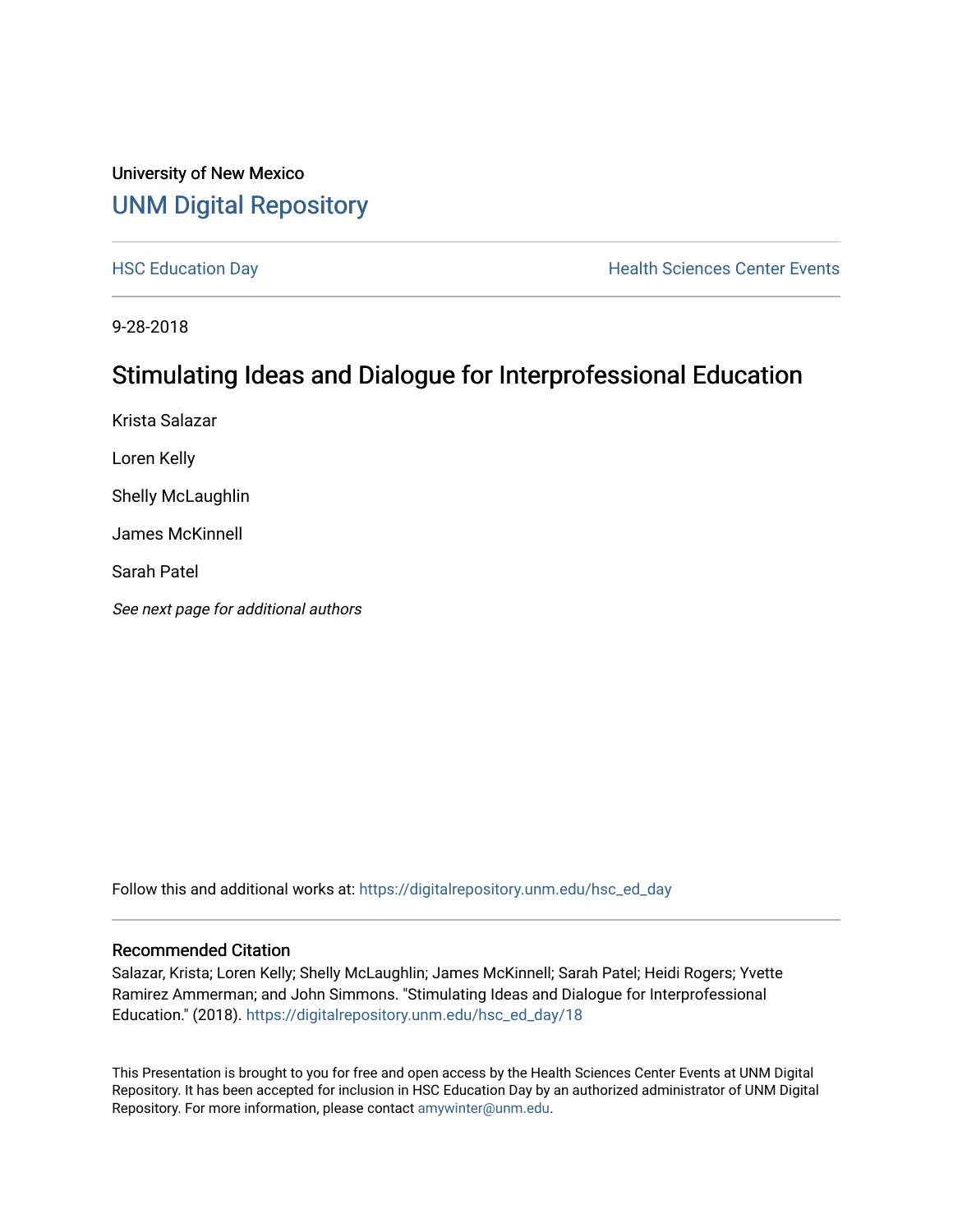#### Authors

Krista Salazar, Loren Kelly, Shelly McLaughlin, James McKinnell, Sarah Patel, Heidi Rogers, Yvette Ramirez Ammerman, and John Simmons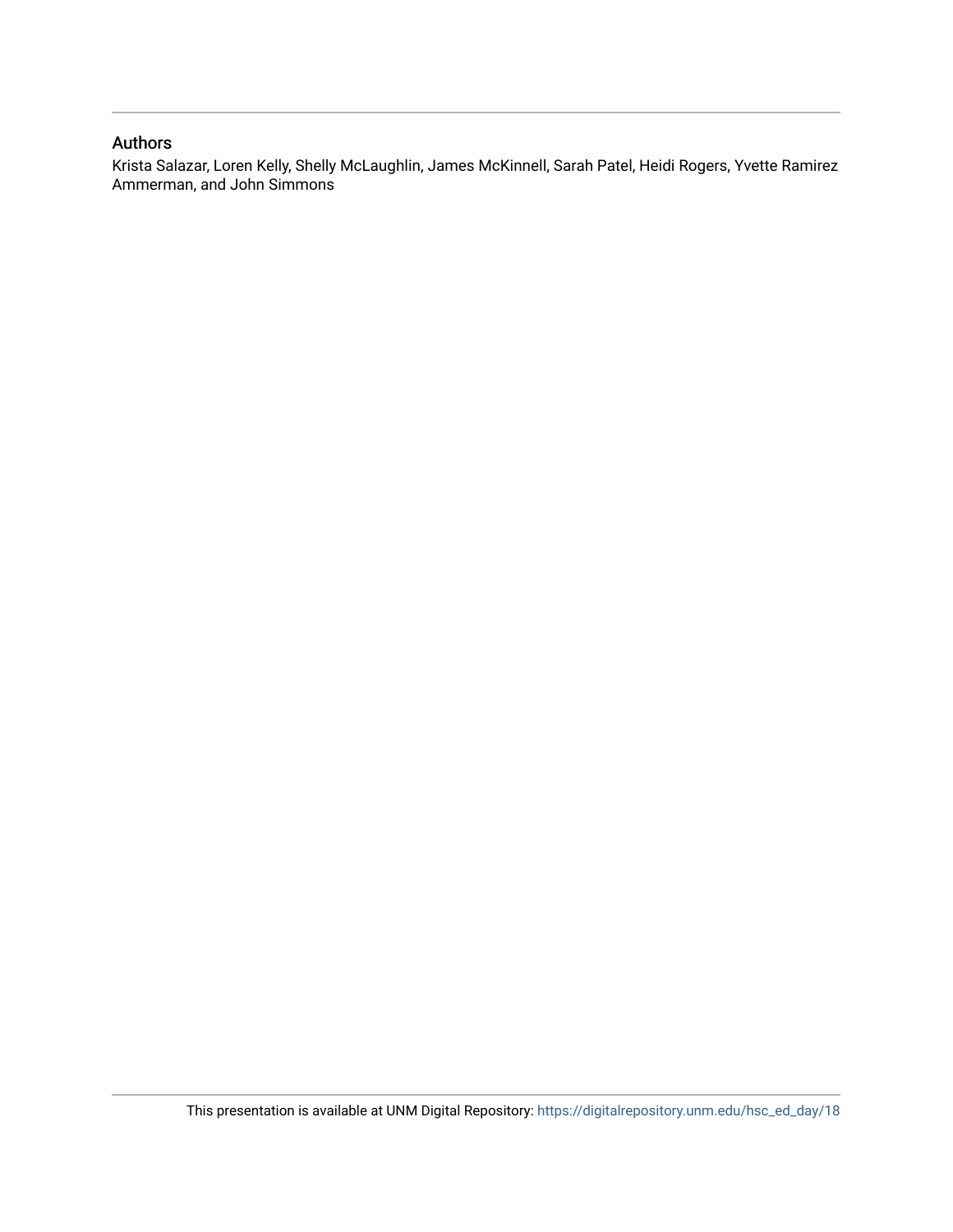#### **INTERPROFESSIONAL EDUCATION AND COLLABORATIVE PRACTICE**



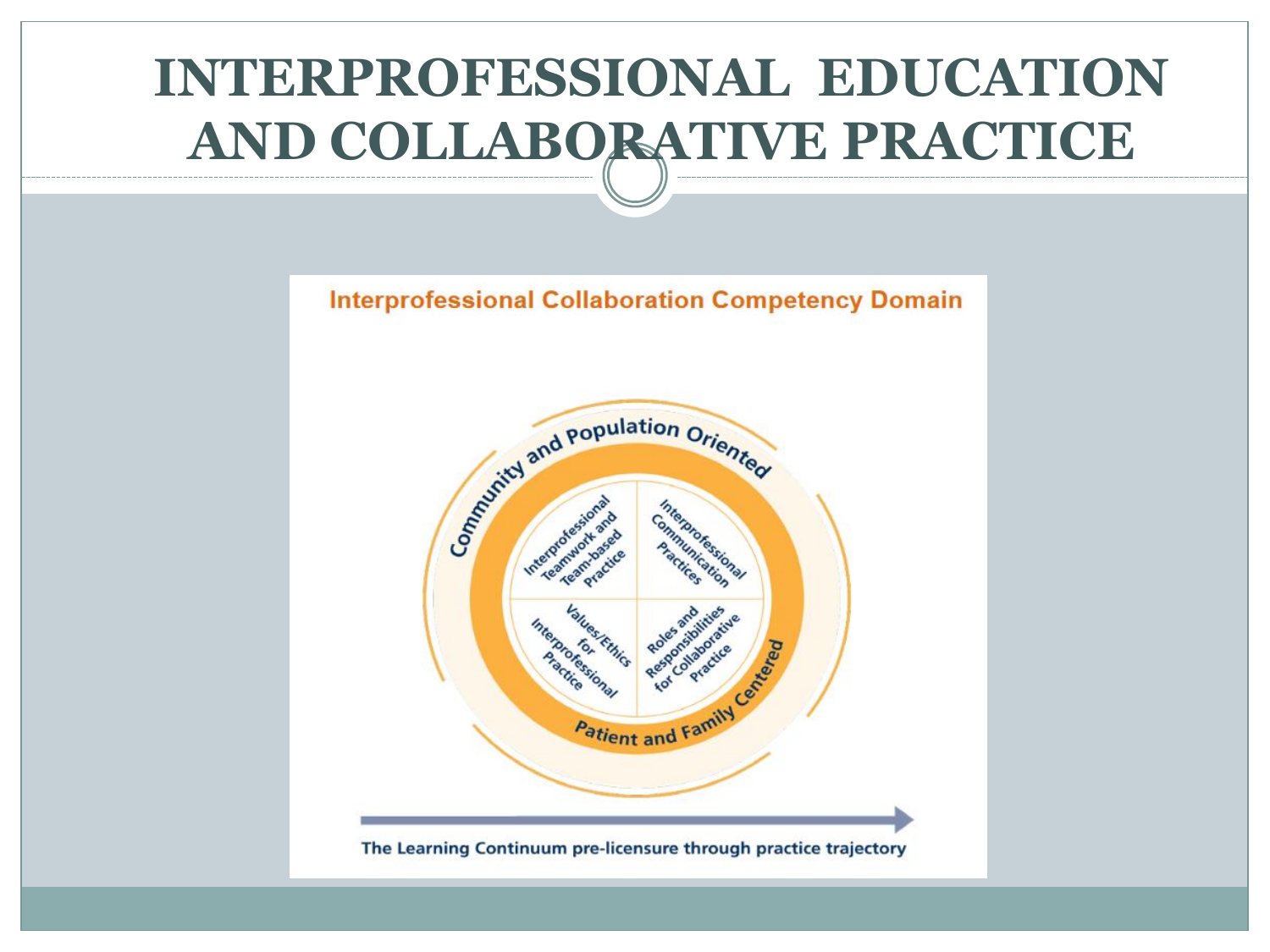## *HSC IPE TEAM*

- Loren Kelly, IPE Co-coordinator, BA, RN, MSN, UNM College of Nursing
- Jim McKinnell, IPE Coordinator, MD, UNM College of Medicine
- Shelly McLaughlin, IPE Coordinator, MS, EMT-I, UNM Health Professional Programs
- Sarah Patel, IPE Co-coordinator, MSN, RNC, UNM College of Nursing
- Yvette Ramirez Ammerman, B.A., M.Ed., Deputy Director, Office of Interprofessional Education
- Heidi Rogers, CNP, Director, Office of Interprofessional Education
- Krista Salazar, IPE Coordinator College of Pharmacy
- John Simmons, B.A., Business, IPE Admin. III, Office of Interprofessional Education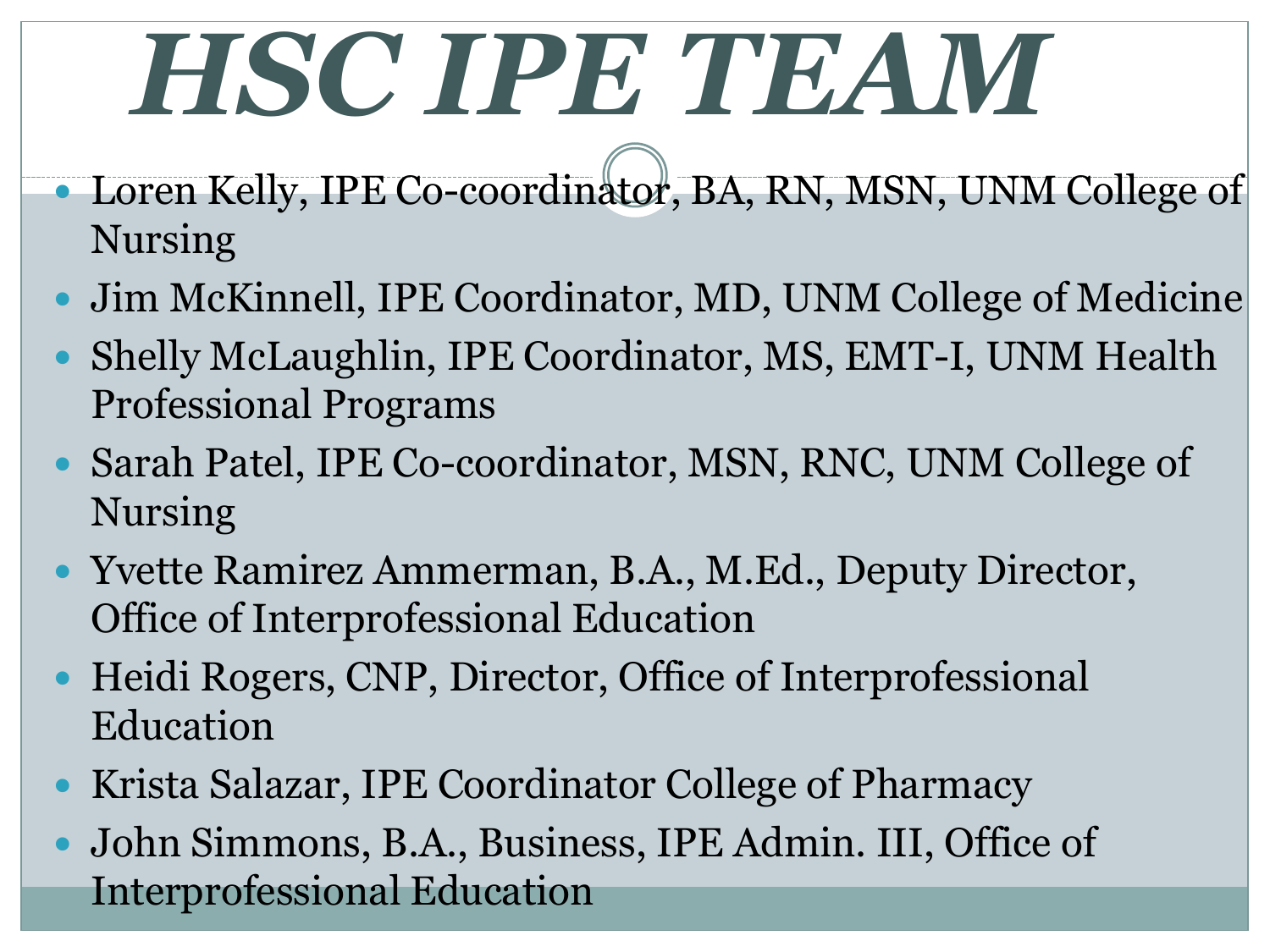# Where is IPE going?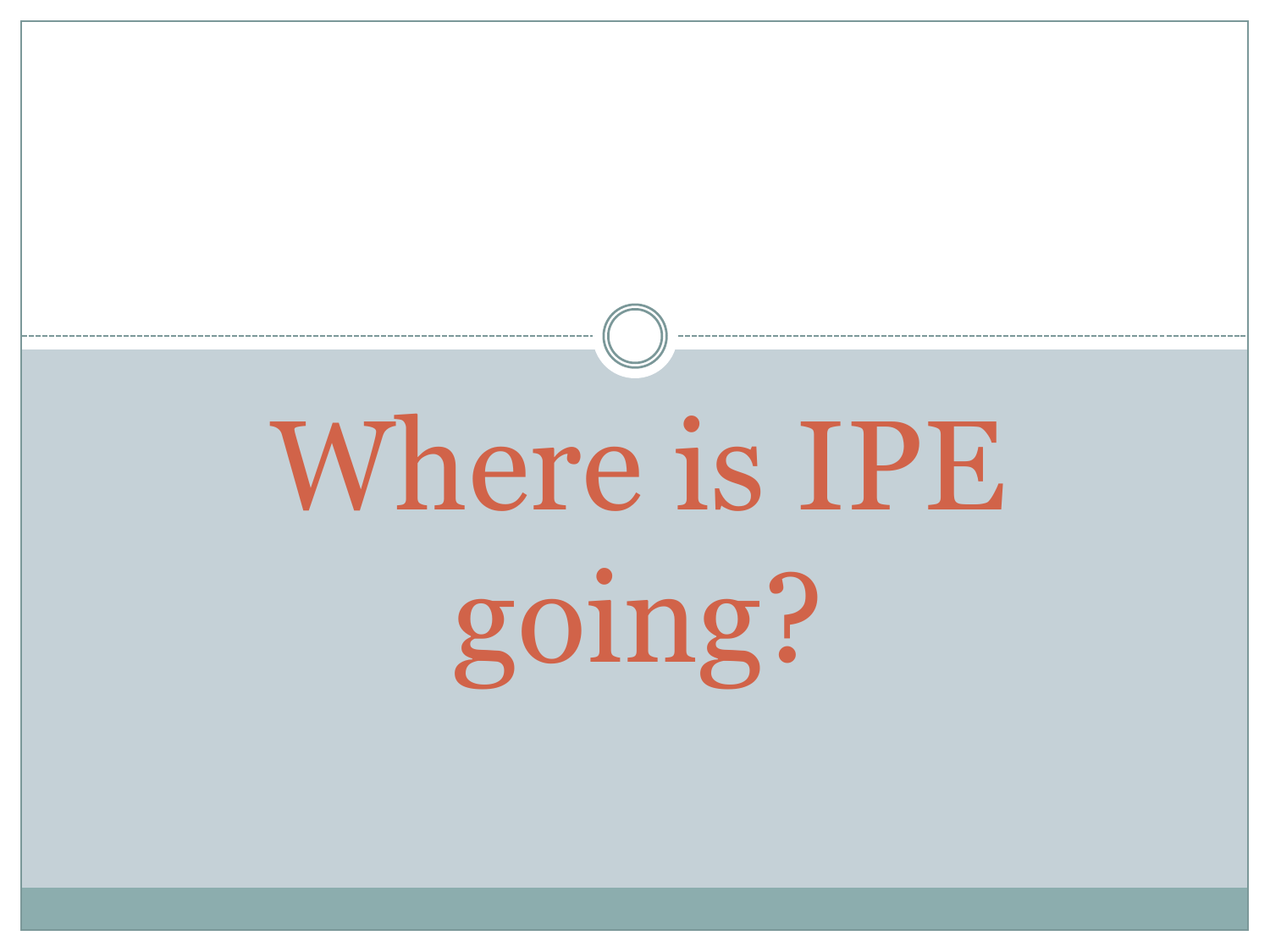### Barriers In IPE in UNM

- Accreditation islands
- How do we account for IPE experiences
- Siloed
- Cultural differences with programs
- Schedules
- Lack of common goals within programs
- Buy-in from students
- Number of students
- Little interaction between students in different programs
- Physical barriers (being separated)
- Different admission times
- Finding facilitators for IPE
- Lack of experienced faculty
- Stigmas and preconceptions about professions
- Different levels of learners
- Roles we each play (between different programs)
- Lack of authenticity in the curriculum
- Not always a priority
- Time consuming for learners
- Variable quality of the IPE experience
- Identifying potential collaborators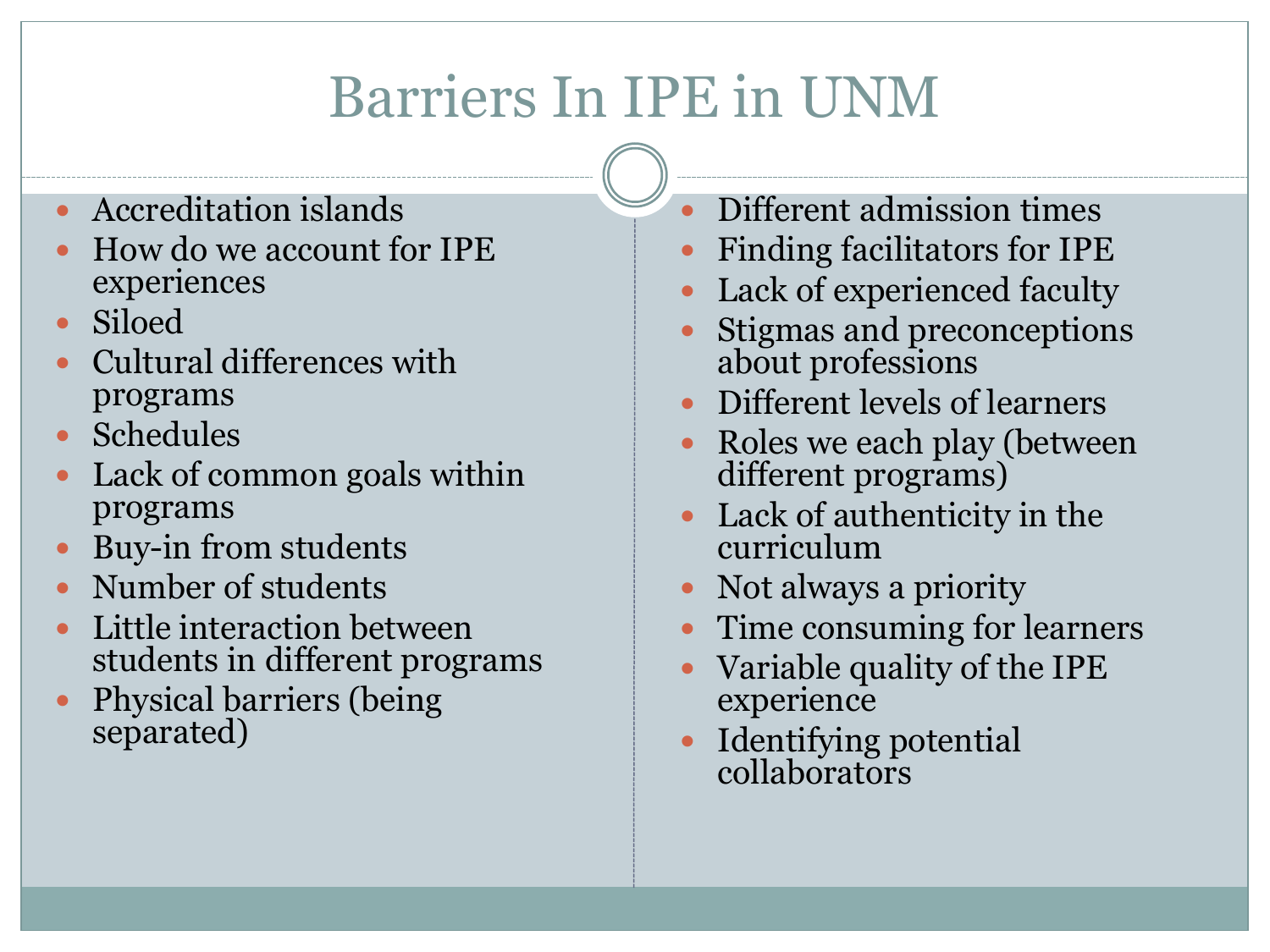### Stages of IPE Competency Development for Students

#### **Introduction (Early training)**

#### **Immersion (Mid training)**

#### **Competence (End of training)**

Communicate one's own roles and responsibilities to patients, families and other professionals

Communicate with other team members to clarify each member's responsibility in executing components of the treatment plan

Use the full scope of knowledge, skills and abilities of health professionals to provide care that is safe, effective, cost efficient, timely and equitable.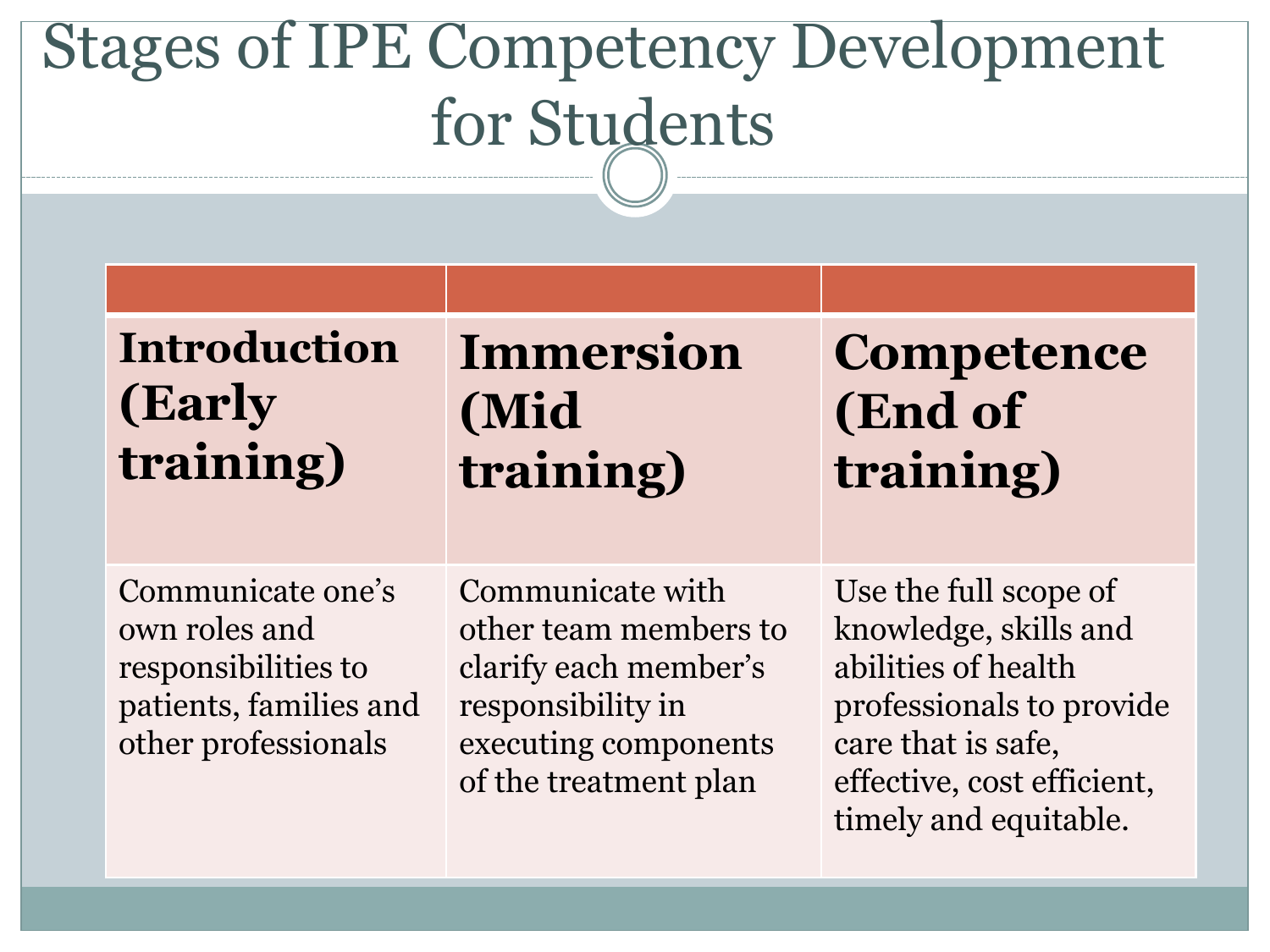#### Points for Interprofessional Education and Teaching (PIPET)

| <b>PROCESS (How is the learning occurring?)</b>                              |                                                                        |                                                        |                                                                                    |        |
|------------------------------------------------------------------------------|------------------------------------------------------------------------|--------------------------------------------------------|------------------------------------------------------------------------------------|--------|
|                                                                              | 0 or 1                                                                 | $\overline{2}$                                         | 3                                                                                  | Number |
| P1 What is the level of interactivity?                                       | Didactic (o) or Discussion<br>Observation i.e. panel<br>discussion (1) | Discussion                                             | Interactive                                                                        |        |
| P2 How many facilitators/providers are from different<br>professions?        | 1(1)                                                                   | $\overline{2}$                                         | >2                                                                                 |        |
| P3 Are the facilitators trained in IPE?                                      | None $(o)$                                                             |                                                        | <b>OMED</b> certification or<br>equivalent                                         |        |
| P4 How many different professions are represented among<br>the students?     | 1(0)                                                                   | $\overline{2}$                                         | >2                                                                                 |        |
| P <sub>5</sub> How many times did the students meet?                         | 1(1)                                                                   | $\overline{2}$                                         | >2                                                                                 |        |
| <b>P6 Duration of time students met?</b>                                     | 1-3 hours                                                              | 7.<br>hours                                            | $\geq$ 8 hours                                                                     |        |
| PROCESS SUB-TOTAL                                                            |                                                                        |                                                        |                                                                                    |        |
| <b>Content (What learning is occurring?)</b>                                 |                                                                        |                                                        |                                                                                    |        |
| C1 How is content formatted?                                                 | See/hear $(1)$                                                         | Talk/Dialogue                                          | Do/Real Life                                                                       |        |
| C <sub>2</sub> How many IPE competencies are experienced in the<br>activity? | 1(1)                                                                   | $\mathbf 2$                                            | >2                                                                                 |        |
| C3 How many explicit IPE learning outcomes are addressed?                    | 1(1)                                                                   | $\overline{2}$                                         | >2                                                                                 |        |
| C4 What type of debrief is planned after the activity?                       | None $(o)$                                                             | Informal debrief:<br>reflection focusing on<br>content | <b>Facilitated debrief:</b><br>reflection focusing on<br>content and process       |        |
| C5 Are case-based or hands-on learning methods included in<br>the activity?  | No cases/hands-on (o)                                                  | Case is adjunct to<br>learning activity                | Case is the focus of<br>learning activity or<br>direct patient care is<br>involved |        |
| <b>CONTENT SUB-TOTAL</b>                                                     |                                                                        |                                                        |                                                                                    |        |
| <b>TOTAL POINTS</b>                                                          |                                                                        |                                                        |                                                                                    |        |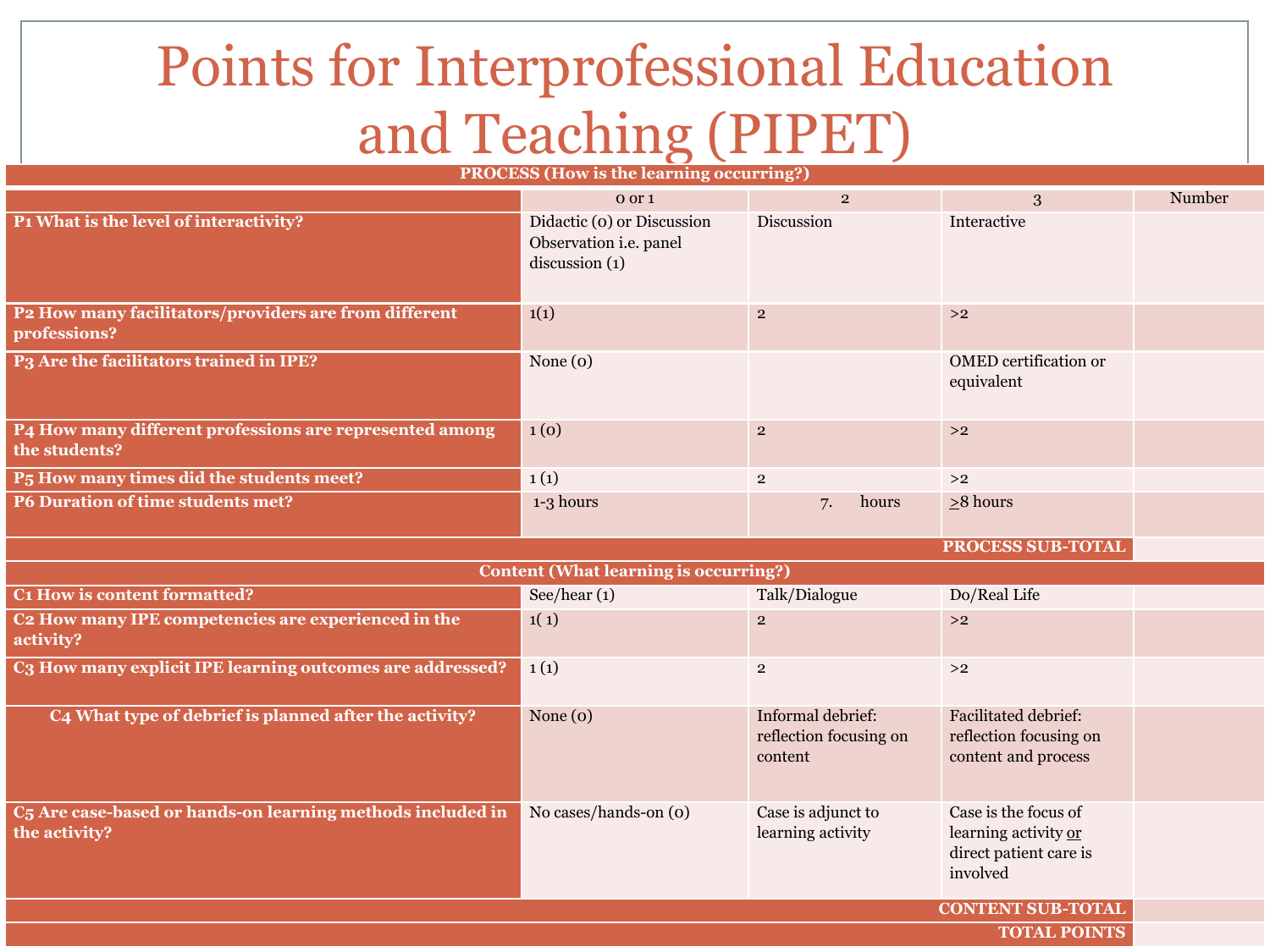## What learning is occurring?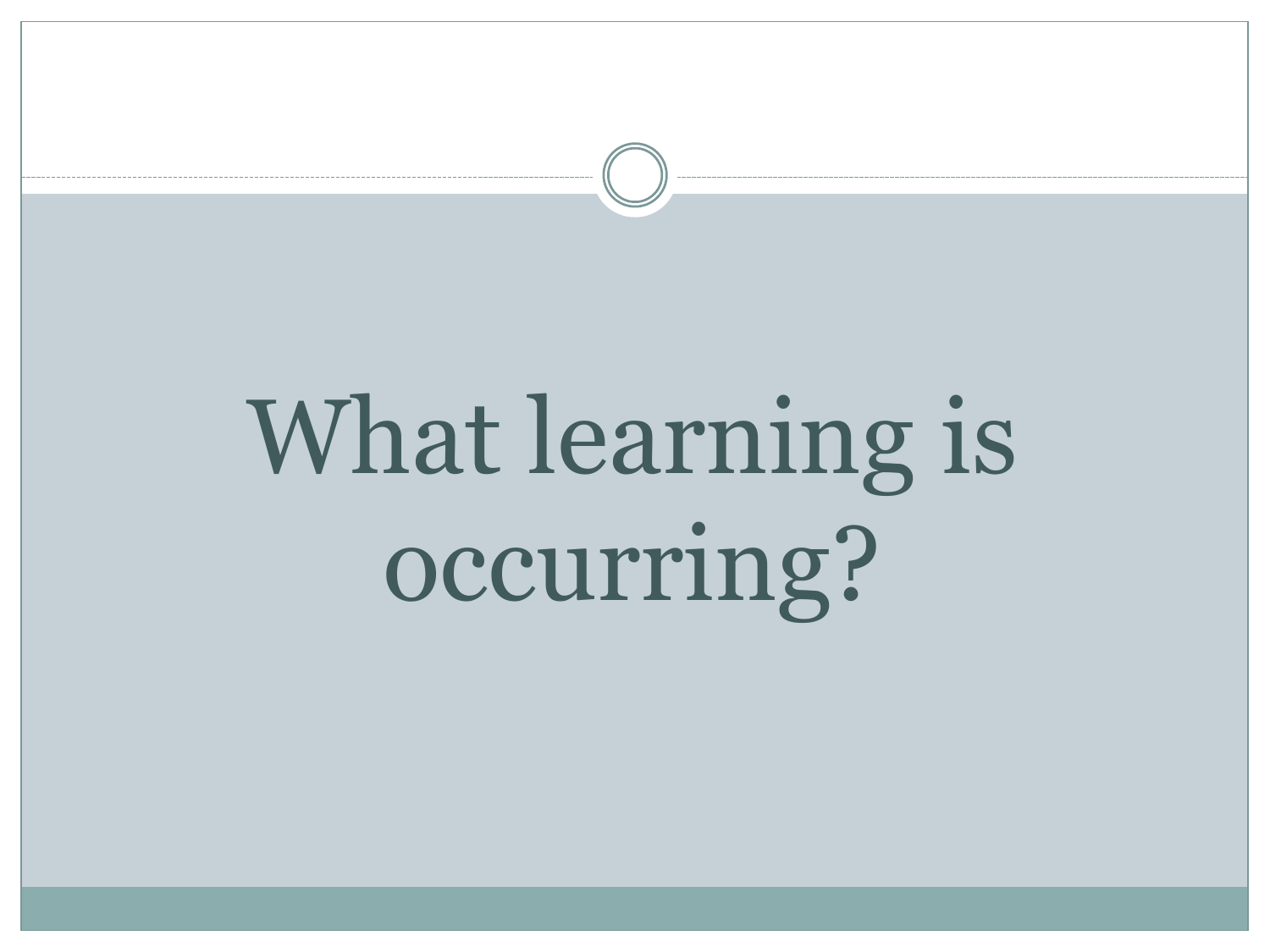## How is learning is occurring?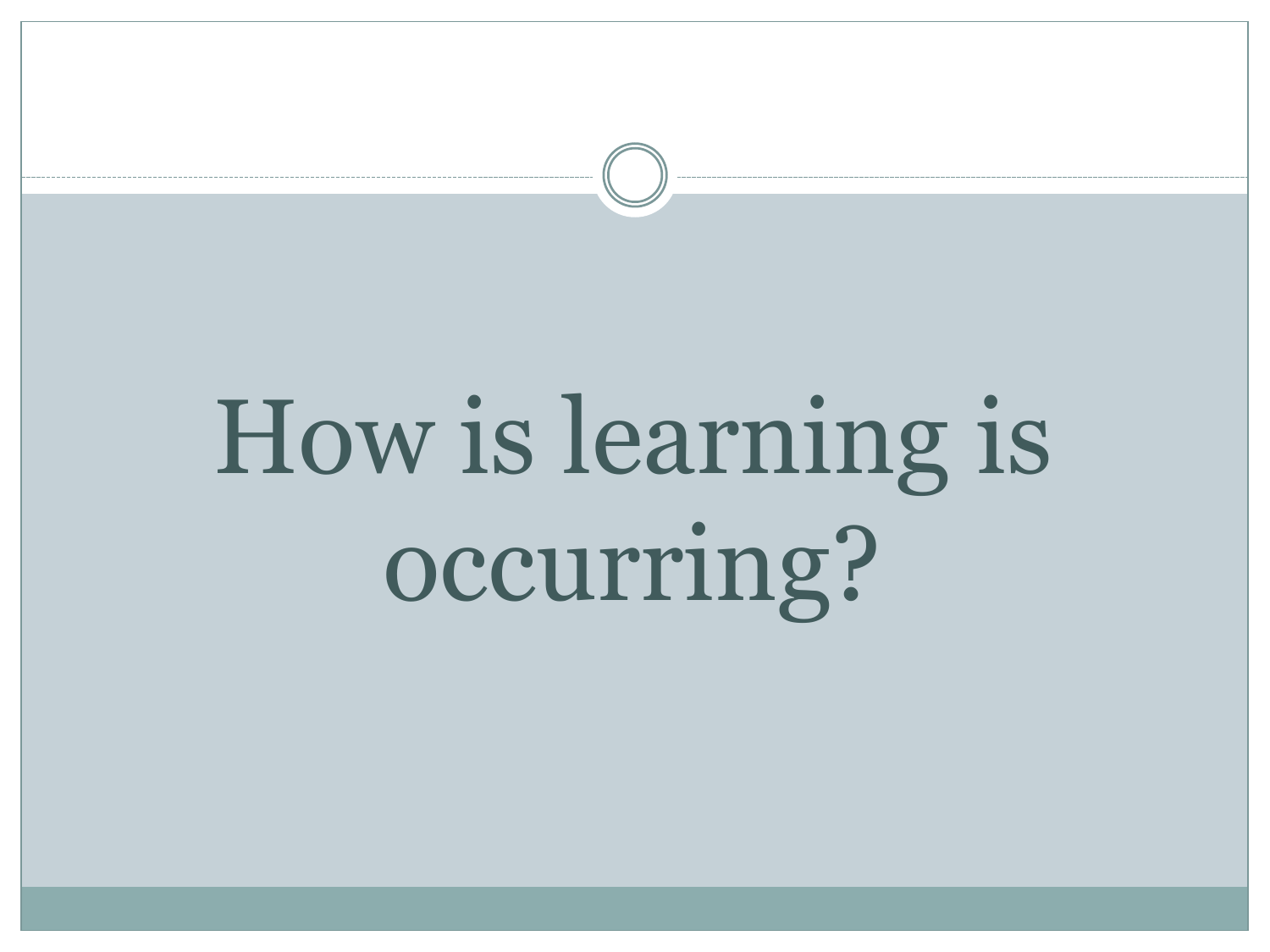## **Accreditation Standards**

- The Accreditation Council for Pharmacy Education (ACPE)
- The American Association of Medical College (AAMC) Liaison Committee on Medical Education (LCME)
- The American Association of Colleges of Nursing (AACN)
- The American Council of Occupational Therapy Education (ACOTE)
- The Commission on Accreditation in Physical Therapy Education (CAPTE)
- The Commission on Dental Accreditation (CODA)
- Accreditation Review Commission on Education for the Physician Assistant (ARC-PA)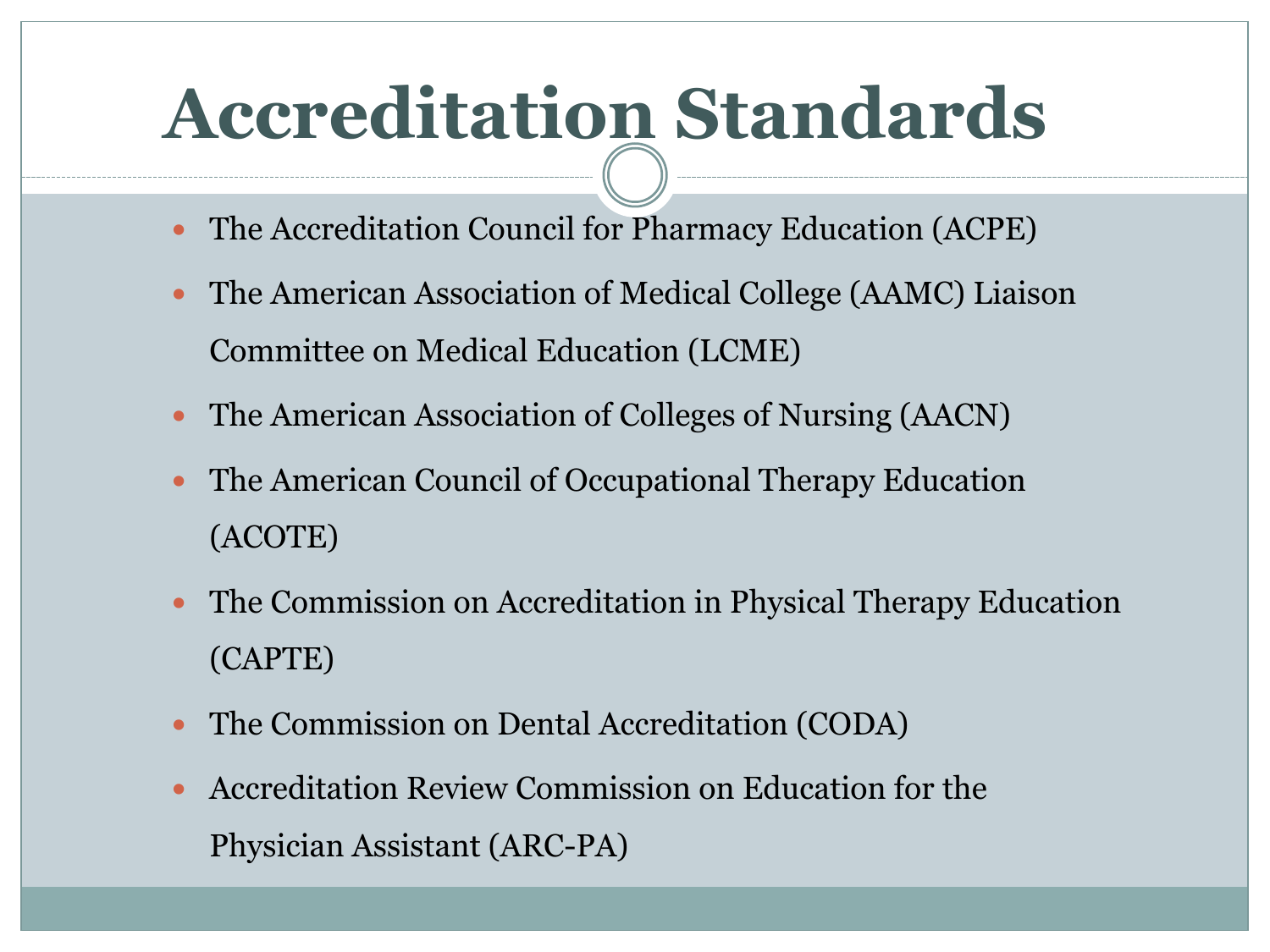### **What's happening at HSC?**

#### Courses:

- GEHM Geriatric Education and Health Management clinics CON/COP
- Geriatric Elective Multiple programs
- Patient/Family Care for children with developmental disabilities SOM/COP
- Ethics Courses across professions

Experiential rotations:

- ECHO complex patients Multiple Programs
- Pajarito Mesa Multiple Programs
- Wound Care Clinics UNMH

Student led initiatives:

- AOC Health
	- Resource Center Multiple Programs
- Flu clinics UNMH + Multiple Programs
- Clinical Skills Challenge - Multiple Programs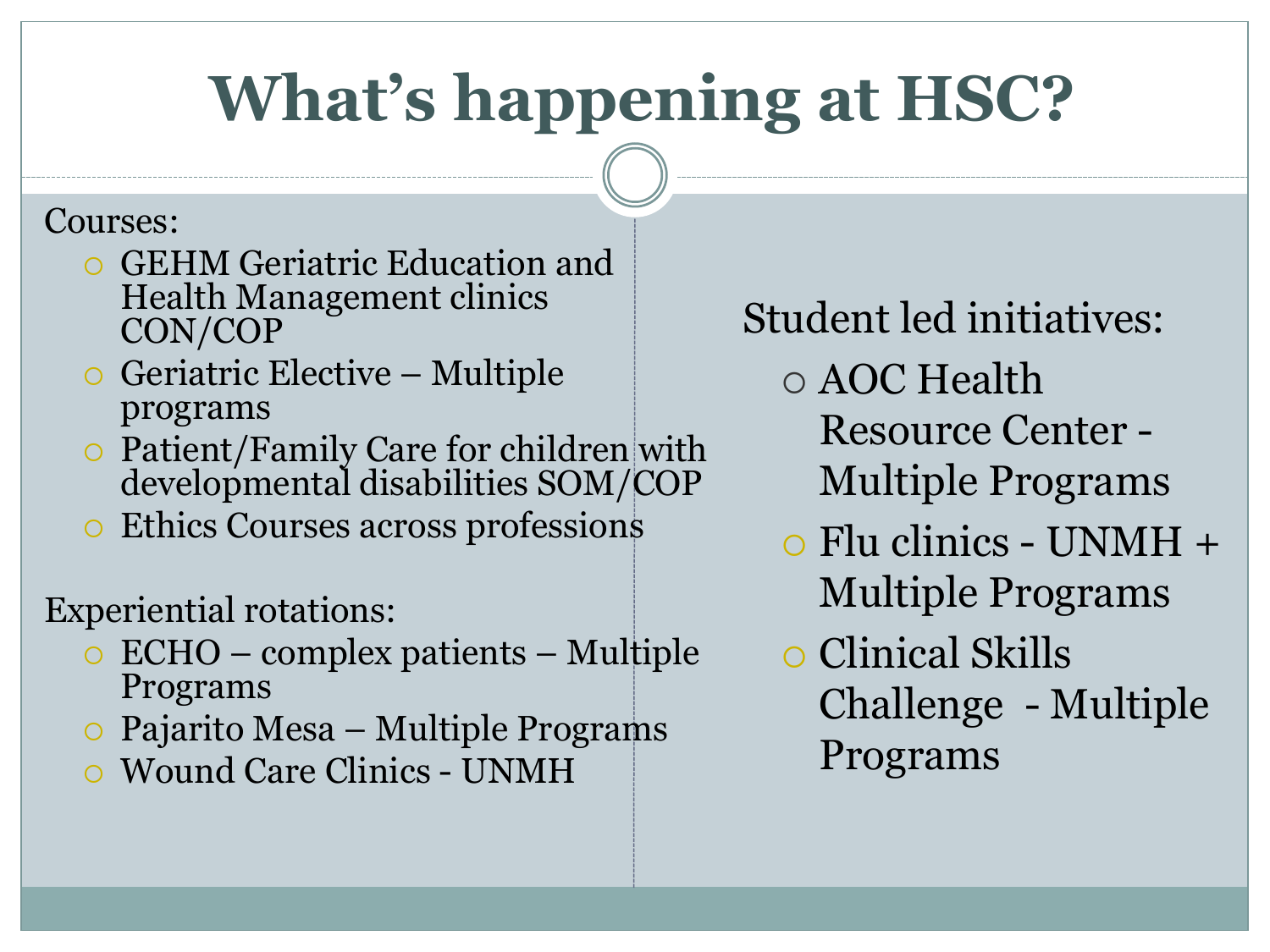## **Upcoming Events**

#### Fall/Spring Events:

- Fall IPE Info Series (6 part session)
- Clinical Care Challenge
	- $\triangleright$  Jan. 2019
- Lobowings: Patient Safety and Quality Training
	- $\triangleright$  March/April 2019 am and pm sessions 3.5 hrs.
- ▶ Public Health Emergency Preparedness
	- $\triangleright$  TBD
- Student outreach
	- Outreach clinics (AOC, One Hope, Pajarito Mesa)
	- $\triangleright$  Flu vaccination clinics
- $\triangleright$  Check out the IPE Website
	- o <http://hsc.unm.edu/ipe>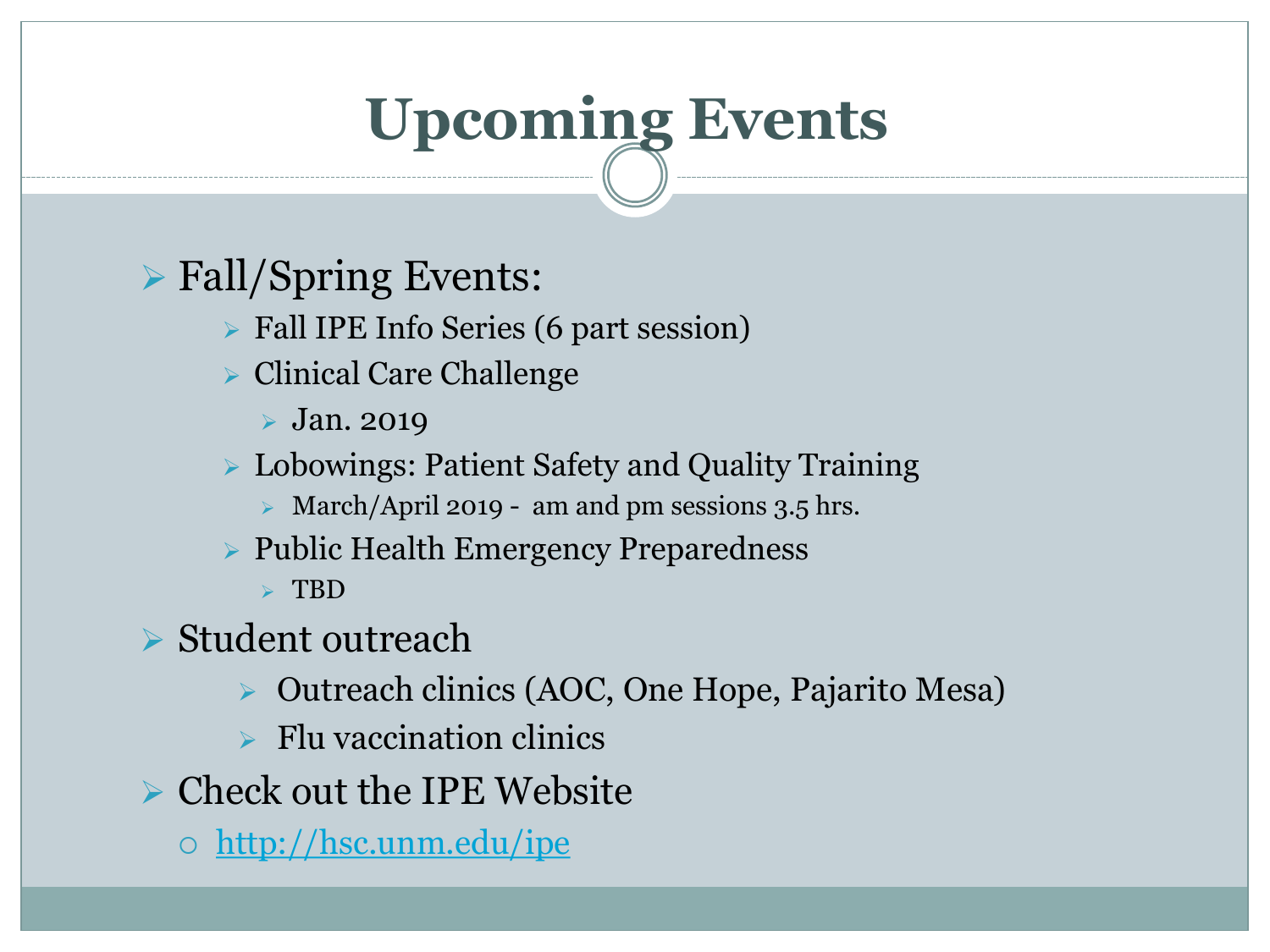### UNM HSC IPE Website Useful Resources

- PIPET user guide
- On-line PIPET in survey monkey
- Validated IPE assessment tools
- 2016 Interprofessional Education Competencies (IPEC)
- Flexible Learning Activities (Link to University of Toronto. This will give a preview of what UNM HSC IPE will be)